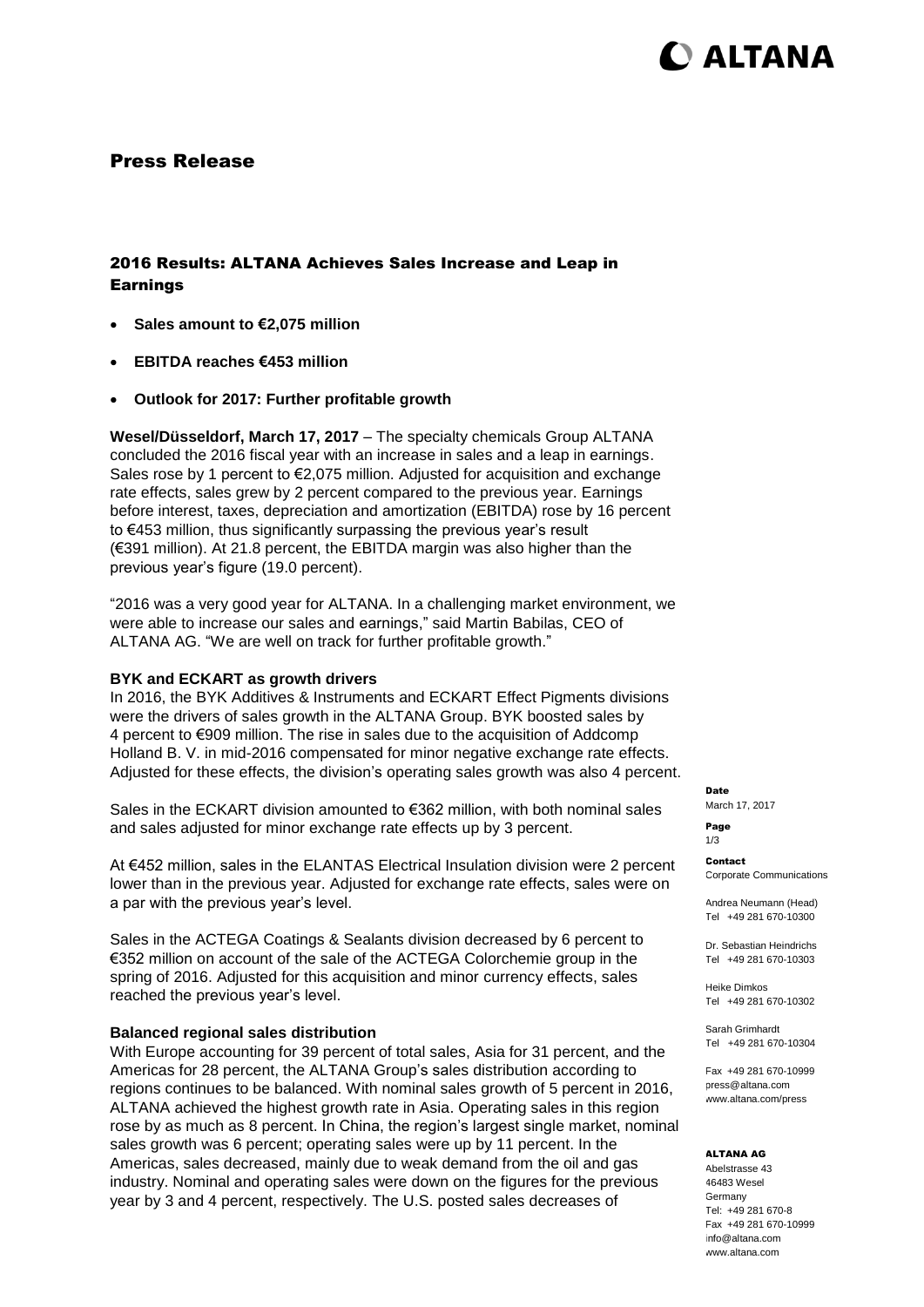# **D** ALTANA

## Press Release

4 and 5 percent, respectively. However, the region remains the ALTANA Group's largest single market. Nominal sales in Europe remained at the previous year's level; operating sales increased by 2 percentage points.

### **Expansion of research and development activities**

In the 2016 fiscal year, ALTANA continued to invest heavily in innovation. Research and development expenses amounted to €129 million, corresponding to 6 percent of sales – as in the previous years, a high share compared to the industry average. Examples of the targeted expansion of the company's research and development activities are the doubling of laboratory capacities of ACTEGA Rhenania in Grevenbroich and the opening of ELANTAS' cross-divisional Printed Electronics center in Hamburg. ALTANA's investments in property, plant and equipment and intangible assets totaled €122 million (previous year: €86 million).

### **Outlook: Further profitable growth**

For the 2017 fiscal year, ALTANA expects the global economy to exhibit slightly stronger growth than in the previous year and overall increasing sales volumes. In this environment, ALTANA anticipates to achieve operating sales growth of 2 to 5 percent with slightly lower earnings profitability. While acquisitions are expected to contribute to sales, the company's nominal sales growth may be influenced by exchange rate changes that are difficult to predict.

*The presentation accompanying the Annual Press Conference and the Annual and Sustainability Report 2016 can be downloaded at [www.altana.com.](http://www.altana.com/)*

#### **About ALTANA:**

ALTANA is a global leader in true specialty chemicals. The Group offers innovative, environmentally compatible solutions for coating manufacturers, paint and plastics processors, the printing and packaging industries, the cosmetics sector and the electrical and electronics industry. The product range includes additives, special coatings and adhesives, effect pigments, sealants and compounds, impregnating resins and varnishes, and testing and measuring instruments. ALTANA's four divisions, BYK Additives & Instruments, ECKART Effect Pigments, ELANTAS Electrical Insulation, and ACTEGA Coatings & Sealants, all occupy a leading position in their target markets with respect to quality, product solution expertise, innovation and service.

Headquartered in Wesel, Germany, the ALTANA Group has 48 production facilities and more than 50 service and research laboratories worldwide. Throughout the Group about 6,000 people work to ensure the worldwide success of ALTANA. In 2016, ALTANA achieved sales of more than 2 billion euros. About 6 percent of sales are invested in research and development every year. Its high earning power and high growth rate make ALTANA one of the most innovative, fastest growing, and profitable chemical companies in the world.

[www.altana.com](http://www.altana.com/)

Date March 17, 2017